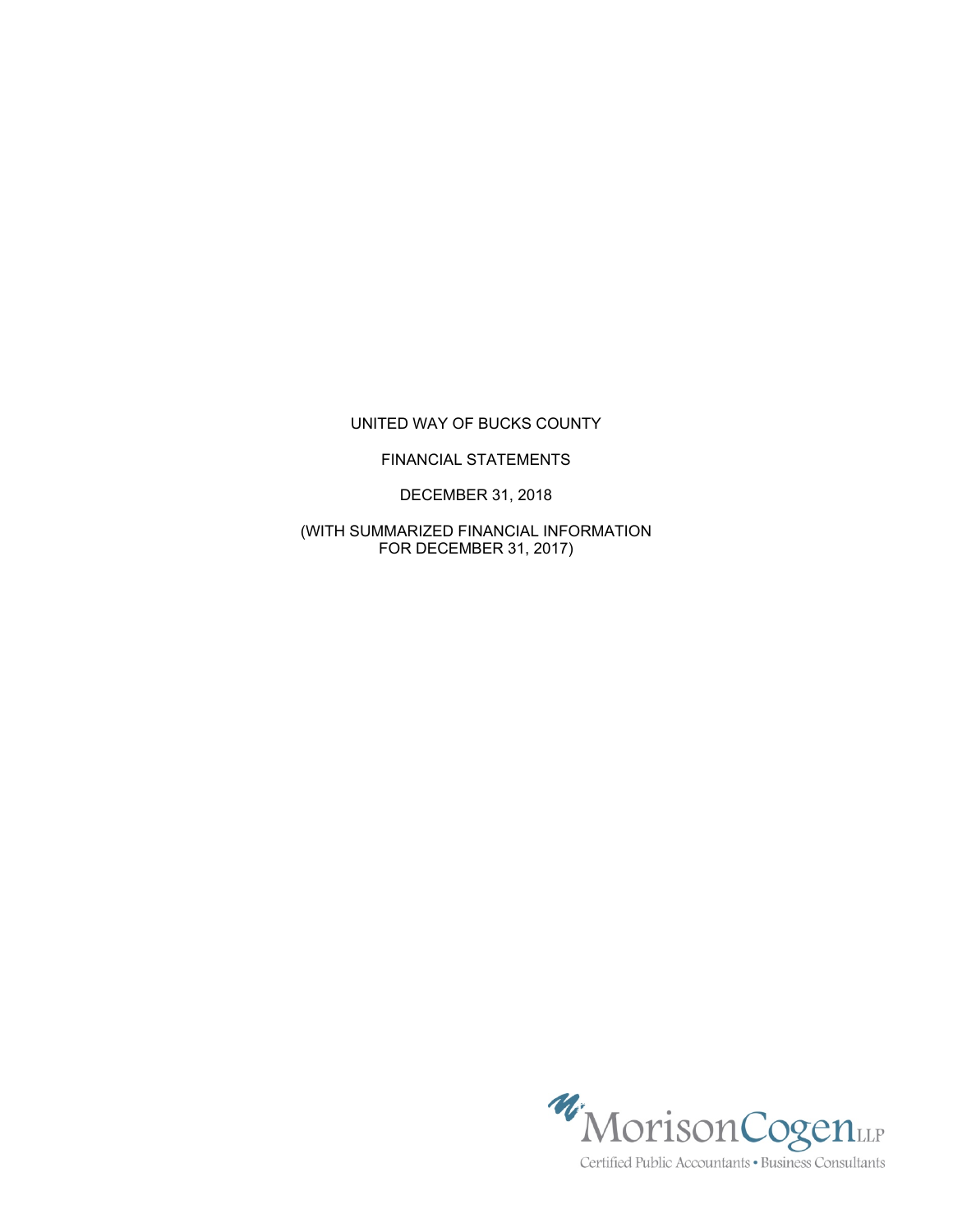# UNITED WAY OF BUCKS COUNTY

# CONTENTS

|                                                                                                                                                                                                                          | <b>PAGE</b>    |
|--------------------------------------------------------------------------------------------------------------------------------------------------------------------------------------------------------------------------|----------------|
| <b>INDEPENDENT AUDITOR'S REPORT</b>                                                                                                                                                                                      | $1 - 2$        |
| STATEMENT OF FINANCIAL POSITION                                                                                                                                                                                          | 3              |
| STATEMENT OF ACTIVITIES                                                                                                                                                                                                  | 4              |
| STATEMENT OF CHANGES IN NET ASSETS                                                                                                                                                                                       | 5              |
| STATEMENT OF CASH FLOWS                                                                                                                                                                                                  | 6              |
| STATEMENT OF FUNCTIONAL EXPENSES                                                                                                                                                                                         | $\overline{7}$ |
| NOTES TO FINANCIAL STATEMENTS                                                                                                                                                                                            | $8 - 14$       |
| <b>OTHER MATTERS</b>                                                                                                                                                                                                     |                |
| Independent Auditor's Report on Internal Control over Financial Reporting and on<br>Compliance and Other Matters Based on an Audit of Financial Statements<br>Performed in Accordance with Government Auditing Standards | $15 - 16$      |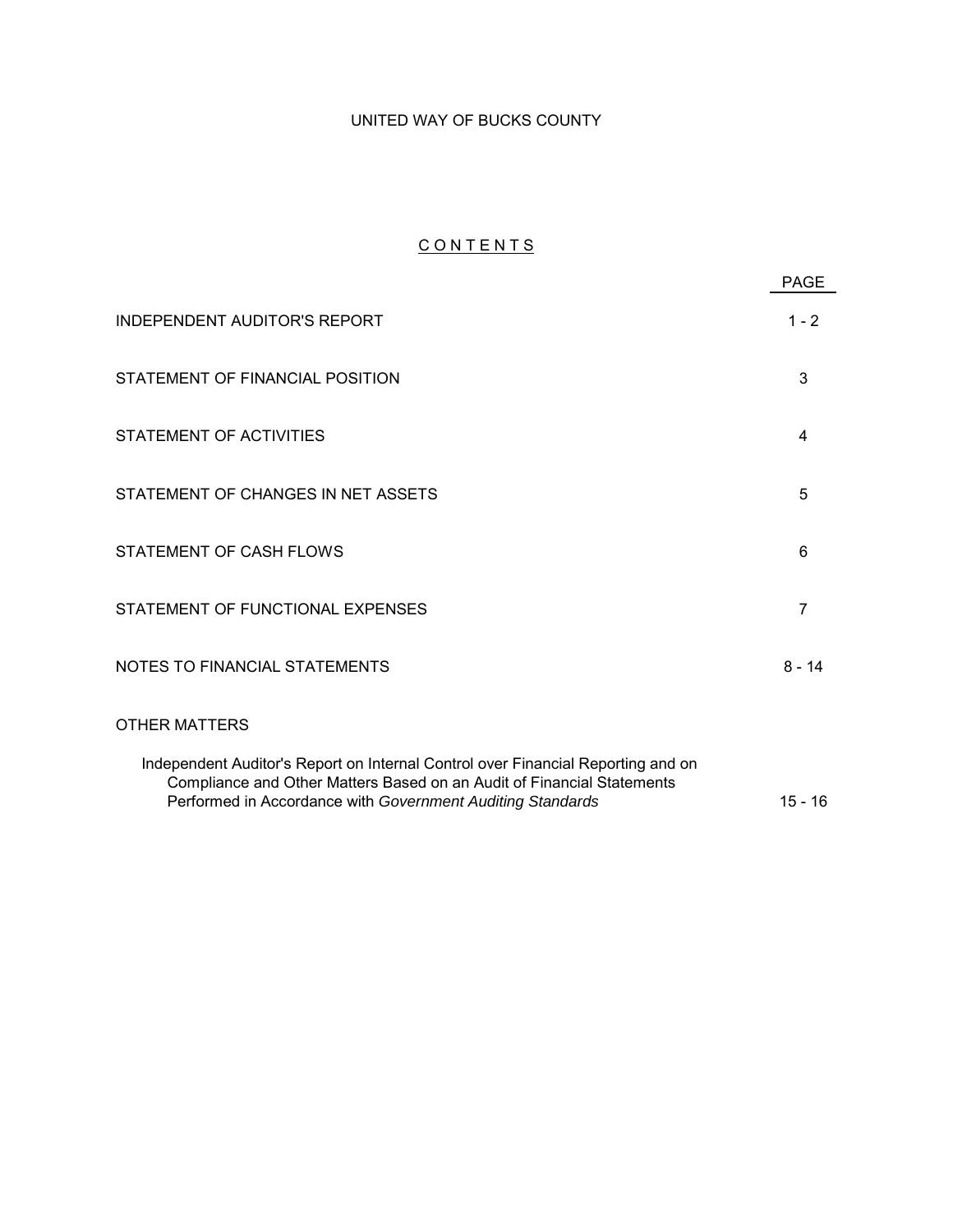

#### INDEPENDENT AUDITOR'S REPORT

To the Board of Directors United Way of Bucks County Fairless Hills, Pennsylvania

Report on the Financial Statements

We have audited the accompanying financial statements of United Way of Bucks County (a nonprofit organization), which comprise the statement of financial position as of December 31, 2018, and the related statements of activities, changes in net assets, cash flows, and functional expenses for the year then ended, and the related notes to the financial statements.

#### *Management's Responsibility for the Financial Statements*

Management is responsible for the preparation and fair presentation of these financial statements in accordance with accounting principles generally accepted in the United States of America; this includes the design, implementation, and maintenance of internal control relevant to the preparation and fair presentation of financial statements that are free from material misstatement, whether due to fraud or error.

#### *Auditor's Responsibility*

Our responsibility is to express an opinion on these financial statements based on our audit. We conducted our audit in accordance with auditing standards generally accepted in the United States of America and the standards applicable to financial audits contained in *Government Auditing Standards*, issued by the Comptroller General of the United States. Those standards require that we plan and perform the audit to obtain reasonable assurance about whether the financial statements are free of material misstatement.

An audit involves performing procedures to obtain audit evidence about the amounts and disclosures in the financial statements. The procedures selected depend on the auditor's judgment, including the assessment of the risks of material misstatement of the financial statements, whether due to fraud or error. In making those risk assessments, the auditor considers internal control relevant to the entity's preparation and fair presentation of the financial statements in order to design audit procedures that are appropriate in the circumstances, but not for the purpose of expressing an opinion on the effectiveness of the entity's internal control. Accordingly, we express no such opinion. An audit also includes evaluating the appropriateness of accounting policies used and the reasonableness of significant accounting estimates made by management, as well as evaluating the overall presentation of the financial statements.

We believe that the audit evidence we have obtained is sufficient and appropriate to provide a basis for our audit opinion.

#### *Opinion*

In our opinion, the financial statements referred to above present fairly, in all material respects, the financial position of United Way of Bucks County as of December 31, 2018, and the changes in its net assets and its cash flows for the year then ended in accordance with accounting principles generally accepted in the United States of America.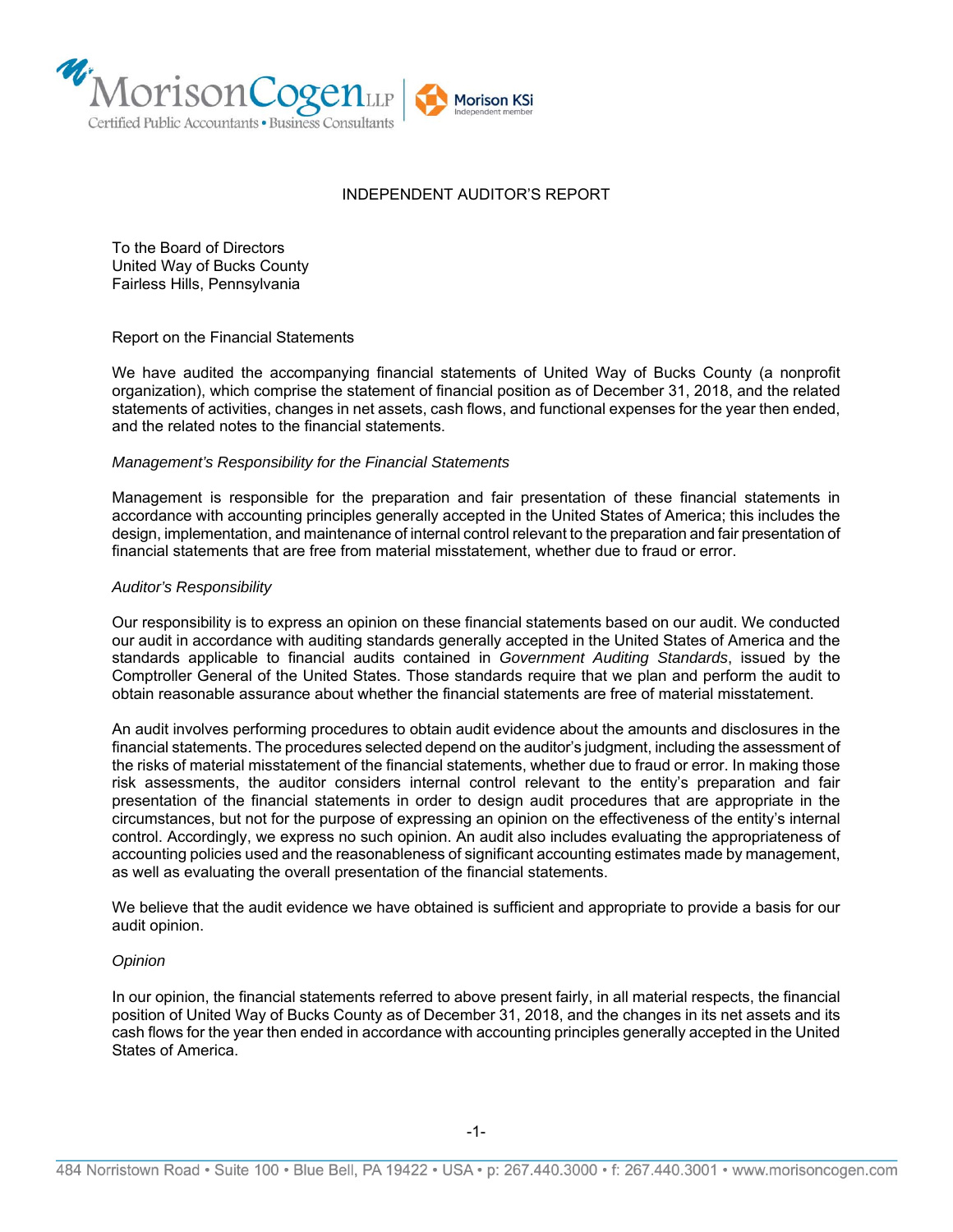To the Board of Directors United Way of Bucks County (Continued)

Other Reporting Required by *Government Auditing Standards* 

In accordance with *Government Auditing Standards*, we have also issued our report dated November 13, 2019 on our consideration of United Way of Bucks County's internal control over financial reporting and on our tests of its compliance with certain provisions of laws, regulations, contracts, and grant agreements and other matters. The purpose of that report is solely to describe the scope of our testing of internal control over financial reporting and compliance and the results of that testing, and not to provide an opinion on the effectiveness of internal control over financial reporting or on compliance. That report is an integral part of an audit performed in accordance with *Government Auditing Standards* in considering United Way of Bucks County's internal control over financial reporting and compliance.

### Report on Summarized Comparative Information

We have previously audited United Way of Bucks County's 2017 financial statements, and we expressed an unmodified audit opinion on those audited financial statements in our report dated October 17, 2018. In our opinion, the summarized comparative information presented herein as of and for the year ended December 31, 2017 is consistent, in all material respects, with the audited financial statements from which it has been derived.

Morison Cogen LLP

November 13, 2019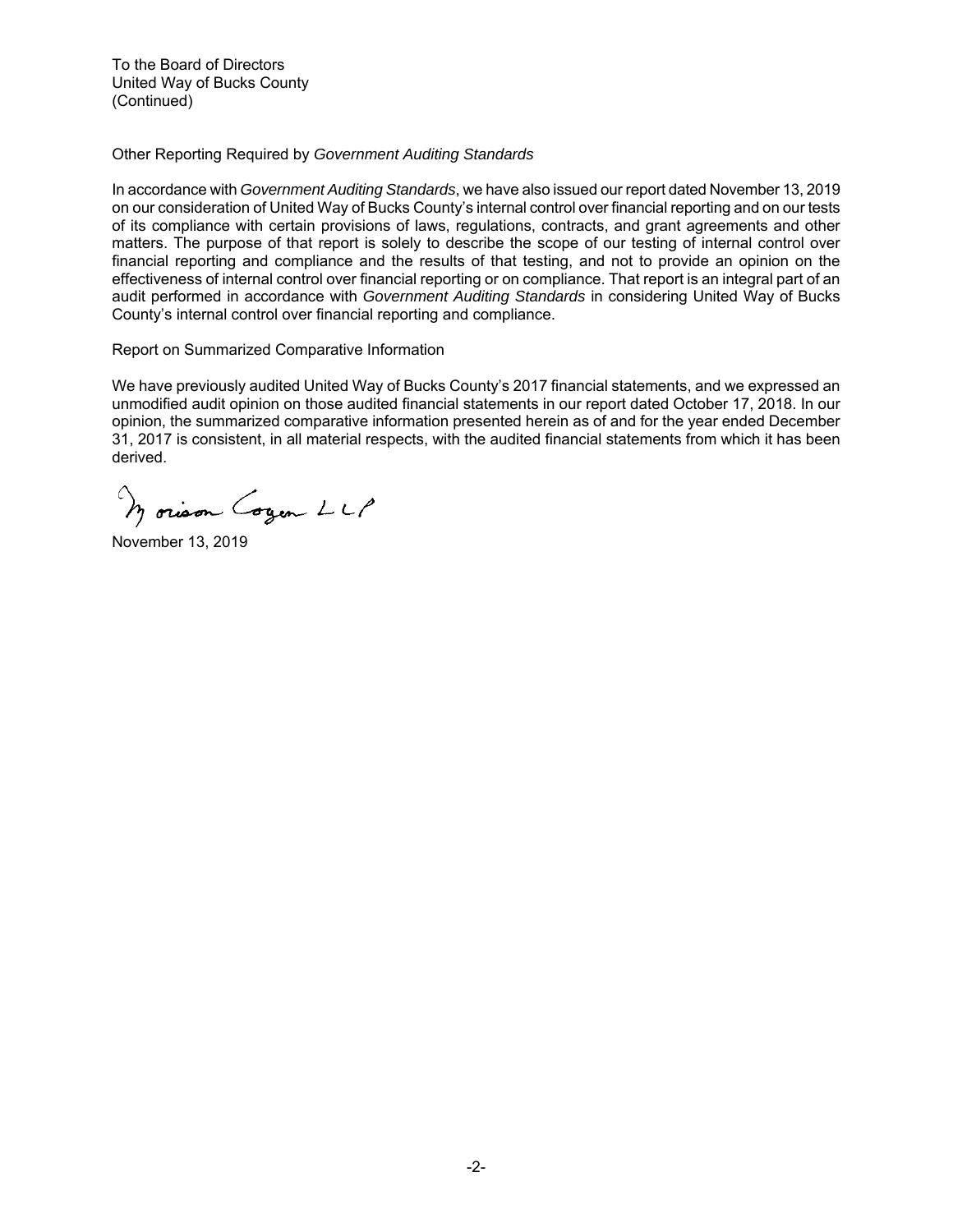#### UNITED WAY OF BUCKS COUNTY STATEMENT OF FINANCIAL POSITION DECEMBER 31, 2018 (WITH FINANCIAL INFORMATION FOR DECEMBER 31, 2017)

|                                                                  | 2018         | 2017          |
|------------------------------------------------------------------|--------------|---------------|
| <b>ASSETS</b>                                                    |              |               |
| <b>CURRENT ASSETS</b>                                            |              |               |
| Cash and cash equivalents                                        | \$1,707,847  | \$1,579,674   |
| Pledges receivable (net of allowance of \$120,000 and \$140,000) | 299,254      | 457,575       |
| Contributions receivable                                         |              | 15,993        |
| Prepaid expenses                                                 | 13,950       | 12,805        |
| Prepaid grants                                                   | 35,513       |               |
| Investments                                                      | 886,904      | 798,712       |
|                                                                  | 2,943,468    | 2,864,759     |
| <b>INVESTMENTS - NONCURRENT</b>                                  | 215,925      | 262,010       |
| PROPERTY AND EQUIPMENT                                           | 79,195       | 82,892        |
|                                                                  |              |               |
| <b>TOTAL ASSETS</b>                                              | \$3,238,588  | \$3,209,661   |
| LIABILITIES AND NET ASSETS                                       |              |               |
| <b>CURRENT LIABILITIES</b>                                       |              |               |
| Accounts payable and accrued expenses                            | \$<br>97,205 | 160,698<br>\$ |
| Campaign agency funds                                            | 12,055       | 53,070        |
| Deferred revenue                                                 | 175,942      | 141,138       |
| <b>TOTAL LIABILITIES</b>                                         | 285,202      | 354,906       |
| <b>NET ASSETS</b>                                                |              |               |
| NET ASSETS WITHOUT DONOR RESTRICTIONS                            |              |               |
| Unappropriated                                                   | 2,546,130    | 2,541,695     |
| Building fund - Board designated                                 | 45,484       | 45,484        |
|                                                                  | 2,591,614    | 2,587,179     |
| NET ASSETS WITH DONOR RESTRICTIONS                               |              |               |
|                                                                  | 361,772      | 267,576       |
| <b>TOTAL NET ASSETS</b>                                          | 2,953,386    | 2,854,755     |
| TOTAL LIABILITIES AND NET ASSETS                                 | \$3,238,588  | \$3,209,661   |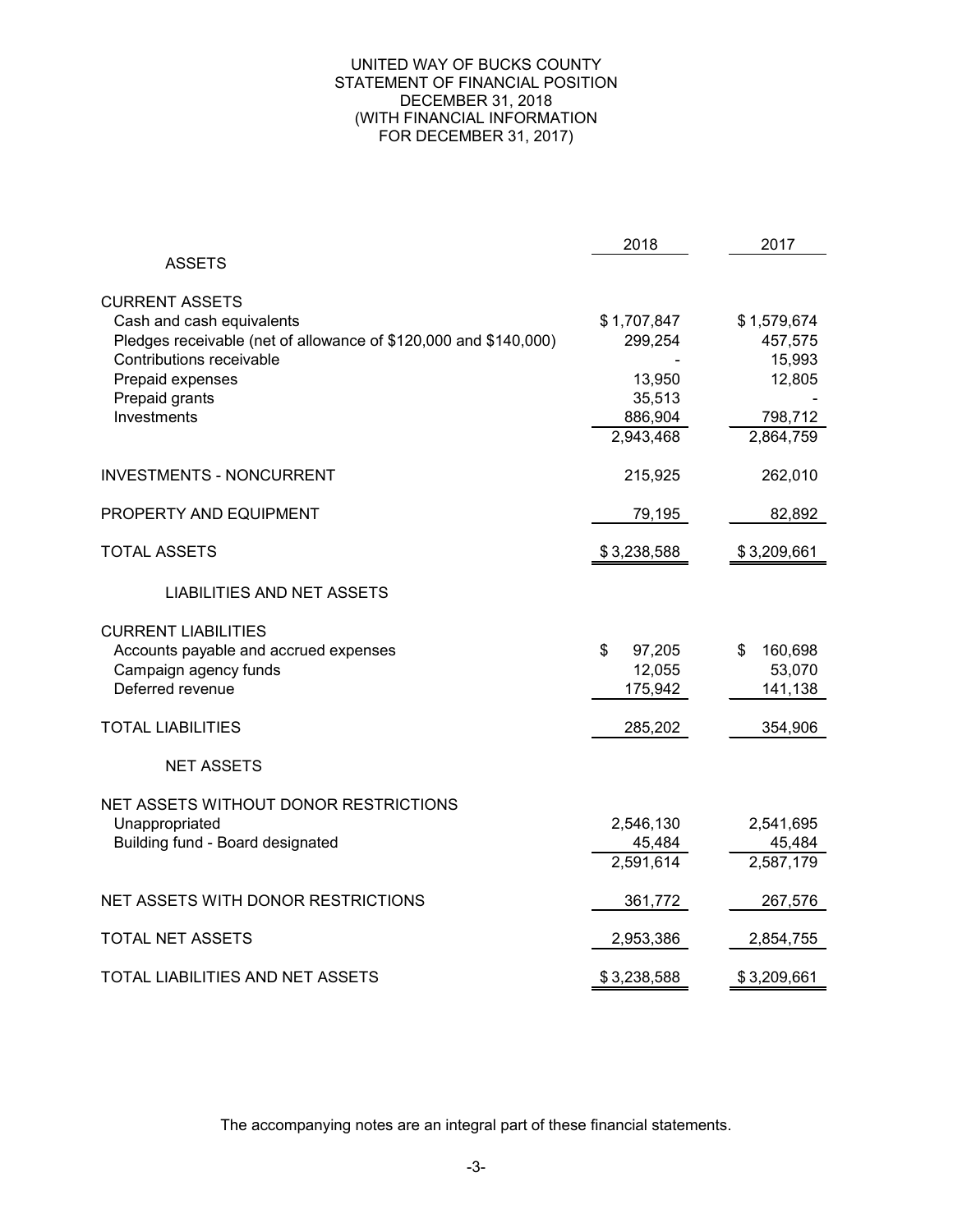#### UNITED WAY OF BUCKS COUNTY STATEMENT OF ACTIVITIES YEAR ENDED DECEMBER 31, 2018 (WITH SUMMARIZED FINANCIAL INFORMATION FOR THE YEAR ENDED DECEMBER 31, 2017)

|                                              |                      |                   | 2018            | 2017            |
|----------------------------------------------|----------------------|-------------------|-----------------|-----------------|
| Memo about campaign support                  |                      |                   |                 |                 |
| Gross campaign                               |                      |                   | 2,462,103<br>\$ | 3,209,009<br>\$ |
| Less: Donor designations                     |                      |                   | 51,061          | 95,935          |
| Undesignated campaign                        |                      |                   | 2,411,042       | 3,113,074       |
| Less: Valuation allowance                    |                      |                   | 116,627         | 152,579         |
|                                              |                      |                   |                 |                 |
| Net campaign                                 |                      |                   | 2,294,415       | 2,960,495<br>\$ |
|                                              |                      | 2018              |                 |                 |
|                                              | <b>Without Donor</b> | <b>With Donor</b> |                 | 2017            |
|                                              | Restrictions         | Restrictions      | Total           | Total           |
| <b>SUPPORT</b>                               |                      |                   |                 |                 |
| Contributions received in the current period | 2,180,196<br>\$.     | \$<br>230,846     | 2,411,042<br>\$ | 3,113,074<br>S  |
| Grants                                       |                      | 35,000            | 35,000          | 17,684          |
|                                              | 2,180,196            | 265,846           | 2,446,042       | 3,130,758       |
| Less: Valuation allowance                    | (116, 627)           |                   | (116, 627)      | (152, 579)      |
|                                              | 2,063,569            | 265,846           | 2,329,415       | 2,978,179       |
|                                              |                      |                   |                 |                 |
| NET ASSETS RELEASED FROM                     |                      |                   |                 |                 |
| <b>RESTRICTIONS</b>                          |                      |                   |                 |                 |
| Satisfaction of program restrictions         | 224,596              | (224, 596)        |                 |                 |
| <b>TOTAL SUPPORT</b>                         | 2,288,165            | 41,250            | 2,329,415       | 2,978,179       |
|                                              |                      |                   |                 |                 |
| <b>REVENUE</b>                               |                      |                   |                 |                 |
| Pennsylvania Pre-K Counts revenue            | 1,478,639            |                   | 1,478,639       | 881,250         |
| Interest and dividends                       | 31,558               |                   | 31,558          | 20,672          |
| Special event revenue                        | 24,425               | 52,946            | 77,371          | 25,844          |
| Less: costs of direct benefits to donors     | (31, 498)            |                   | (31, 498)       | (11, 813)       |
| Fee revenue                                  | 10,212               |                   | 10,212          | 19,187          |
| Miscellaneous                                | 3,511                |                   | 3,511           | 2,590           |
|                                              |                      |                   |                 |                 |
| <b>TOTAL REVENUE</b>                         | 1,516,847            | 52,946            | 1,569,793       | 937,730         |
| TOTAL SUPPORT AND REVENUE                    | 3,805,012            | 94,196            | 3,899,208       | 3,915,909       |
| <b>EXPENSES</b>                              |                      |                   |                 |                 |
|                                              |                      |                   |                 |                 |
| Program<br>Allocations                       |                      |                   | 632,634         |                 |
| Funds distribution                           | 632,634              |                   |                 | 764,852         |
|                                              | 45,934               |                   | 45,934          | 39,609          |
| Community impact                             | 215,790              |                   | 215,790         | 14,094          |
| Community and agency services                | 2,274,804            |                   | 2,274,804       | 2,381,578       |
| Individual services                          | 36,463               |                   | 36,463          | 41,049          |
| Support                                      |                      |                   |                 |                 |
| General and administration                   | 212,232              |                   | 212,232         | 246,797         |
| Fundraising                                  | 275,801              |                   | 275,801         | 264,370         |
| <b>TOTAL EXPENSES</b>                        | 3,693,658            |                   | 3,693,658       | 3,752,349       |
|                                              |                      |                   |                 |                 |
| CHANGE IN NET ASSETS FROM OPERATIONS         | 111,354              | 94,196            | 205,550         | 163,560         |
|                                              |                      |                   |                 |                 |
| REALIZED AND UNREALIZED INVESTMENT           |                      |                   |                 |                 |
| GAINS (LOSSES)                               | (106, 919)           |                   | (106, 919)      | 53,255          |
| CHANGE IN NET ASSETS                         | 4,435<br>\$          | 94,196<br>\$      | 98,631<br>\$    | 216,815<br>\$   |
|                                              |                      |                   |                 |                 |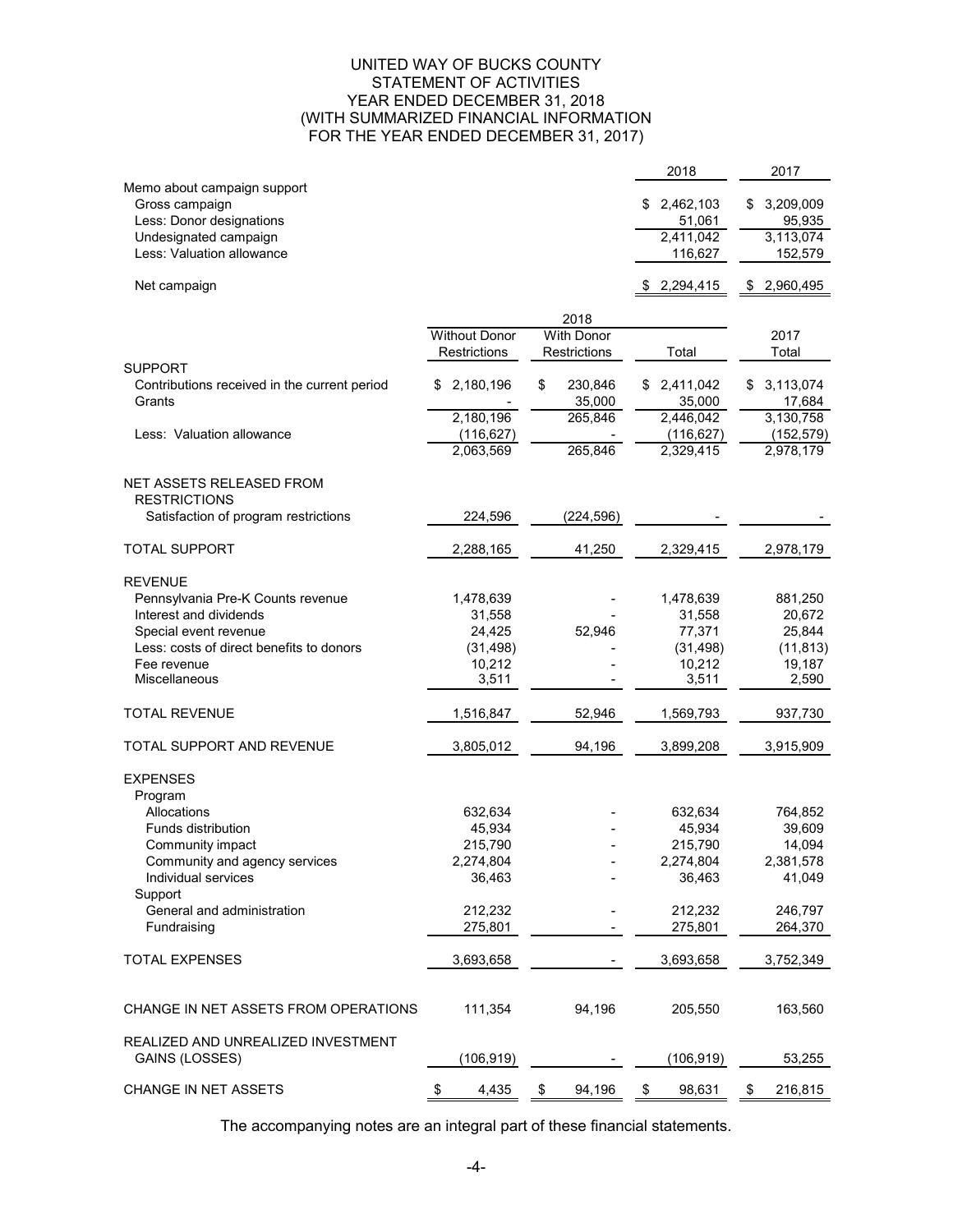#### UNITED WAY OF BUCKS COUNTY STATEMENT OF CHANGES IN NET ASSETS YEAR ENDED DECEMBER 31, 2018 (WITH SUMMARIZED FINANCIAL INFORMATION FOR THE YEAR ENDED DECEMBER 31, 2017)

|                               |                      | 2018                |                |             |
|-------------------------------|----------------------|---------------------|----------------|-------------|
|                               | <b>Without Donor</b> | <b>With Donor</b>   |                | 2017        |
|                               | Restrictions         | <b>Restrictions</b> | Total          | Total       |
| NET ASSETS, BEGINNING OF YEAR | \$2,587,179          | 267.576<br>S        | \$2,854,755    | \$2,637,940 |
| CHANGE IN NET ASSETS          | 4,435                | 94,196              | 98,631         | 216,815     |
| NET ASSETS, END OF YEAR       | \$2,591,614          | 361,772             | 2,953,386<br>S | 2,854,755   |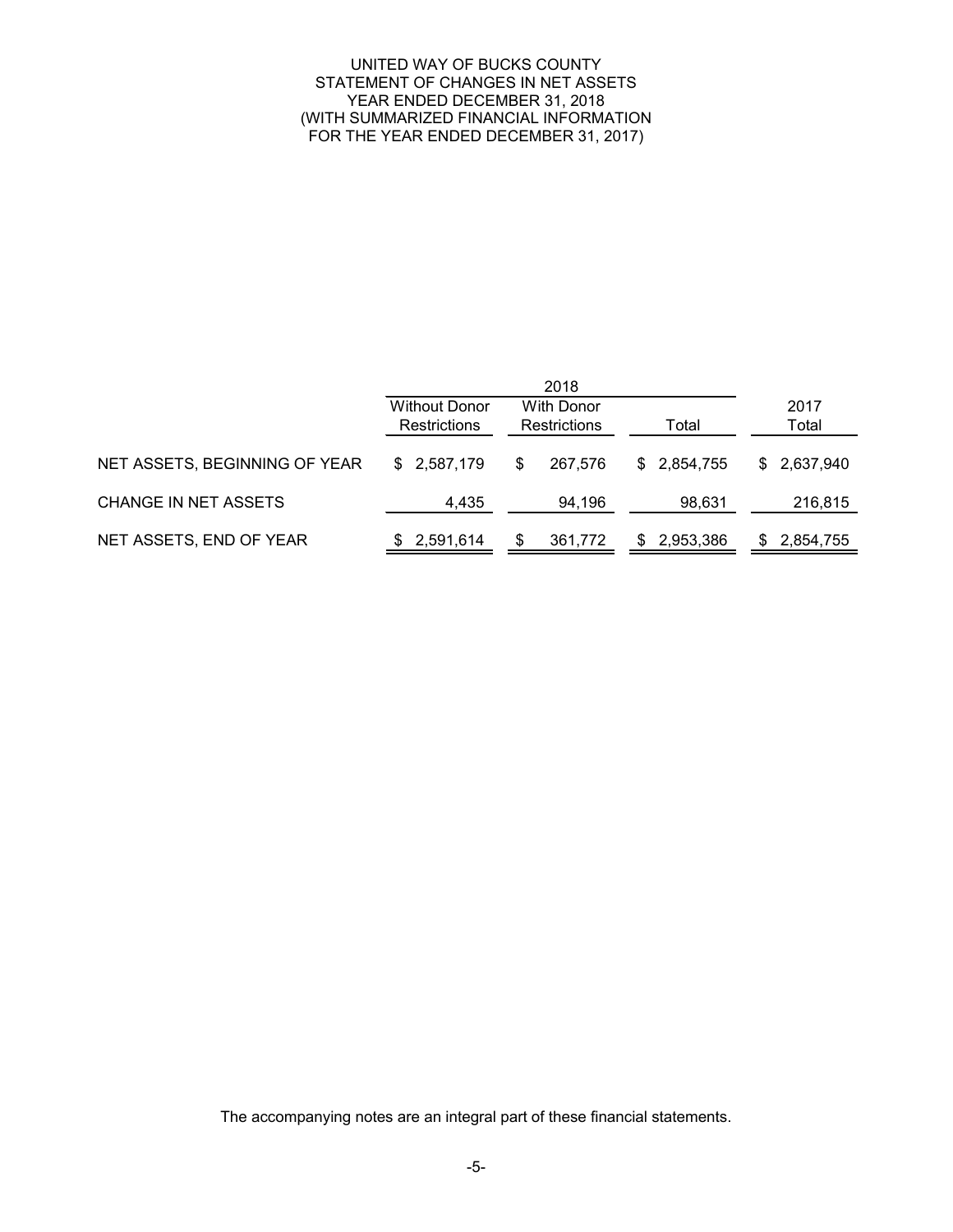#### UNITED WAY OF BUCKS COUNTY STATEMENT OF CASH FLOWS YEAR ENDED DECEMBER 31, 2018 (WITH FINANCIAL INFORMATION FOR THE YEAR ENDED DECEMBER 31, 2017)

|                                                        | 2018         | 2017          |
|--------------------------------------------------------|--------------|---------------|
| CASH FLOWS FROM OPERATING ACTIVITIES                   |              |               |
| Change in net assets                                   | \$<br>98,631 | \$<br>216,815 |
| Adjustments to reconcile change in net assets to net   |              |               |
| cash provided by operating activities                  |              |               |
| Depreciation                                           | 14,232       | 14,339        |
| Increase (decrease) in provision for losses on current |              |               |
| campaign pledges receivable                            | (20,000)     | 15,000        |
| Realized and unrealized investment (gains) losses      | 106,919      | (53, 255)     |
| (Increase) decrease in assets                          |              |               |
| Pledges receivable                                     | 178,321      | 190,326       |
| Contributions receivable                               | 15,993       | (7, 380)      |
| Prepaid expenses                                       | (1, 145)     | (1,698)       |
| Prepaid grants                                         | (35, 513)    |               |
| Increase (decrease) in liabilities                     |              |               |
| Accounts payable and accrued expenses                  | (63, 493)    | 57,175        |
| Campaign agency funds                                  | (41, 015)    | (27, 465)     |
| Deferred revenue                                       | 34,804       | 141,138       |
| Net cash provided by operating activities              | 287,734      | 544,995       |
| CASH FLOWS FROM INVESTING ACTIVITIES                   |              |               |
| Proceeds from sale of investments                      | 892,175      | 303,263       |
| Purchases of investments                               | (1,041,201)  | (463, 770)    |
| Purchase of property and equipment                     | (10, 535)    | (2,669)       |
|                                                        |              |               |
| Net cash used in investing activities                  | (159, 561)   | (163, 176)    |
| <b>NET INCREASE IN CASH</b>                            | 128,173      | 381,819       |
| CASH AND CASH EQUIVALENTS - BEGINNING OF YEAR          | 1,579,674    | 1,197,855     |
| CASH AND CASH EQUIVALENTS - END OF YEAR                | \$1,707,847  | \$1,579,674   |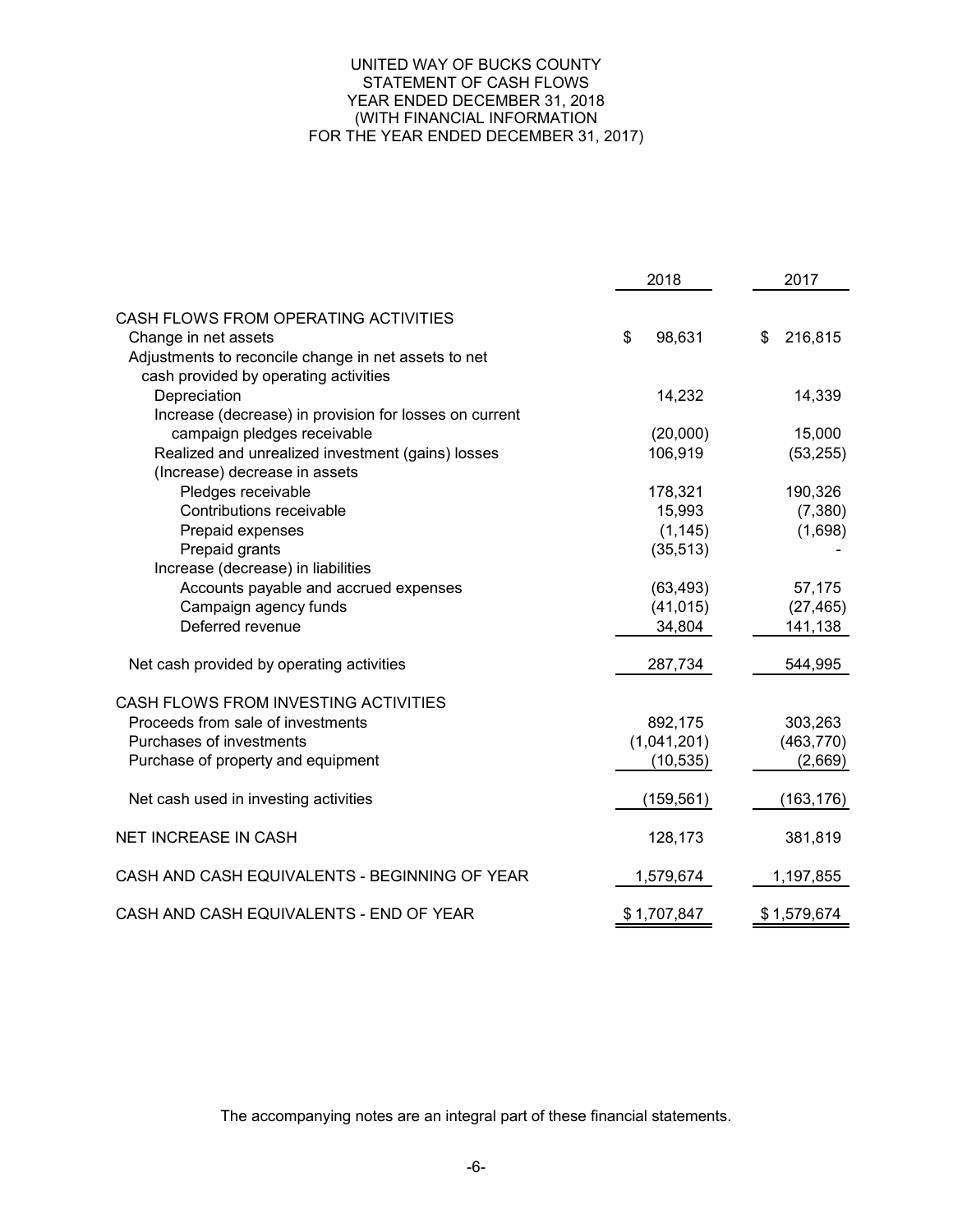#### UNITED WAY OF BUCKS COUNTY STATEMENT OF FUNCTIONAL EXPENSES YEAR ENDED DECEMBER 31, 2018 (WITH SUMMARIZED FINANCIAL INFORMATION FOR THE YEAR ENDED DECEMBER 31, 2017)

|                                                               |    |                          |    |                              |     |                     |                                            | 2018 |    |                        |                               |     |                 |    |                    |   |                     |
|---------------------------------------------------------------|----|--------------------------|----|------------------------------|-----|---------------------|--------------------------------------------|------|----|------------------------|-------------------------------|-----|-----------------|----|--------------------|---|---------------------|
|                                                               |    | Support<br>Program       |    |                              |     |                     |                                            |      |    |                        |                               |     |                 |    |                    |   |                     |
|                                                               |    | Allocations              |    | Funds<br><b>Distribution</b> |     | Community<br>Impact | Community<br>and Agency<br><b>Services</b> |      |    | Individual<br>Services | General and<br>Administration |     | Fundraising     |    | Total              |   | 2017<br>Total       |
| Allocations: Member agencies<br>Allocations: Community impact | .S | 483,277<br>149,357       | \$ |                              | \$  | $\blacksquare$      | \$                                         |      | \$ |                        | \$                            | \$  |                 | ß. | 483,277<br>149,357 | S | 560,096<br>204,756  |
| <b>Salaries</b>                                               |    | $\overline{\phantom{a}}$ |    | 31,745                       |     | 144,142             | 100,761                                    |      |    | 23,579                 | 108,800                       |     | 170,077         |    | 579,104            |   | 584,771             |
| <b>Benefits</b><br>Staff expenses                             |    |                          |    | 6,981<br>254                 |     | 33,044<br>2,713     | 5,924<br>73,160                            |      |    | 5,926<br>258           | 38,781<br>7,017               |     | 39,423<br>4,141 |    | 130,079<br>87,543  |   | 157,825<br>58,133   |
| Facilities and equipment                                      |    |                          |    | 2,722                        |     | 16,193              | 174,653                                    |      |    | 2,615                  | 19,132                        |     | 17,957          |    | 233,272            |   | 171,475             |
| Marketing and communications<br>Professional services         |    |                          |    | 465<br>1,659                 |     | 1,737<br>6,636      | 2,755<br>922,780                           |      |    | 392<br>1,640           | 2,465<br>22,548               |     | 21,167<br>9,959 |    | 28,981<br>965,222  |   | 46,101<br>588,533   |
| Community program services                                    |    |                          |    |                              |     |                     | 188,670                                    |      |    |                        |                               |     |                 |    | 188,670            |   | 133,883             |
| Volunteer and community relations                             |    |                          |    |                              |     | 1,595               | 11,014                                     |      |    | 89                     | 1,729                         |     | 1,995           |    | 16,422             |   | 19,454              |
| United Way support services<br>In-kind gifts                  |    |                          |    | 1,464                        |     | 6,759               | 6,593<br>785,600                           |      |    | 1,365                  | 8,027                         |     | 7,691           |    | 31,899<br>785,600  |   | 32,893<br>1,180,090 |
|                                                               |    | 632,634                  |    | 45,290                       |     | 212,819             | 2,271,910                                  |      |    | 35,864                 | 208,499                       |     | 272,410         |    | 3,679,426          |   | 3,738,010           |
| Depreciation                                                  |    |                          |    | 644                          |     | 2,971               | 2,894                                      |      |    | 599                    | 3,733                         |     | 3,391           |    | 14,232             |   | 14,339              |
| <b>TOTAL EXPENSES</b>                                         |    | 632,634                  | \$ | 45,934                       | \$  | 215,790             | \$2,274,804                                |      |    | 36,463                 | \$<br>212,232                 | \$  | 275,801         |    | \$3,693,658        |   |                     |
|                                                               |    |                          |    |                              |     |                     |                                            |      |    |                        |                               |     |                 |    |                    |   |                     |
| 2017 TOTALS                                                   |    | 764,852                  | \$ | 39,609                       | -SS | 14,094              | \$2,381,578                                |      | S. | 41,049                 | \$<br>246,797                 | \$. | 264,370         |    |                    |   | \$3,752,349         |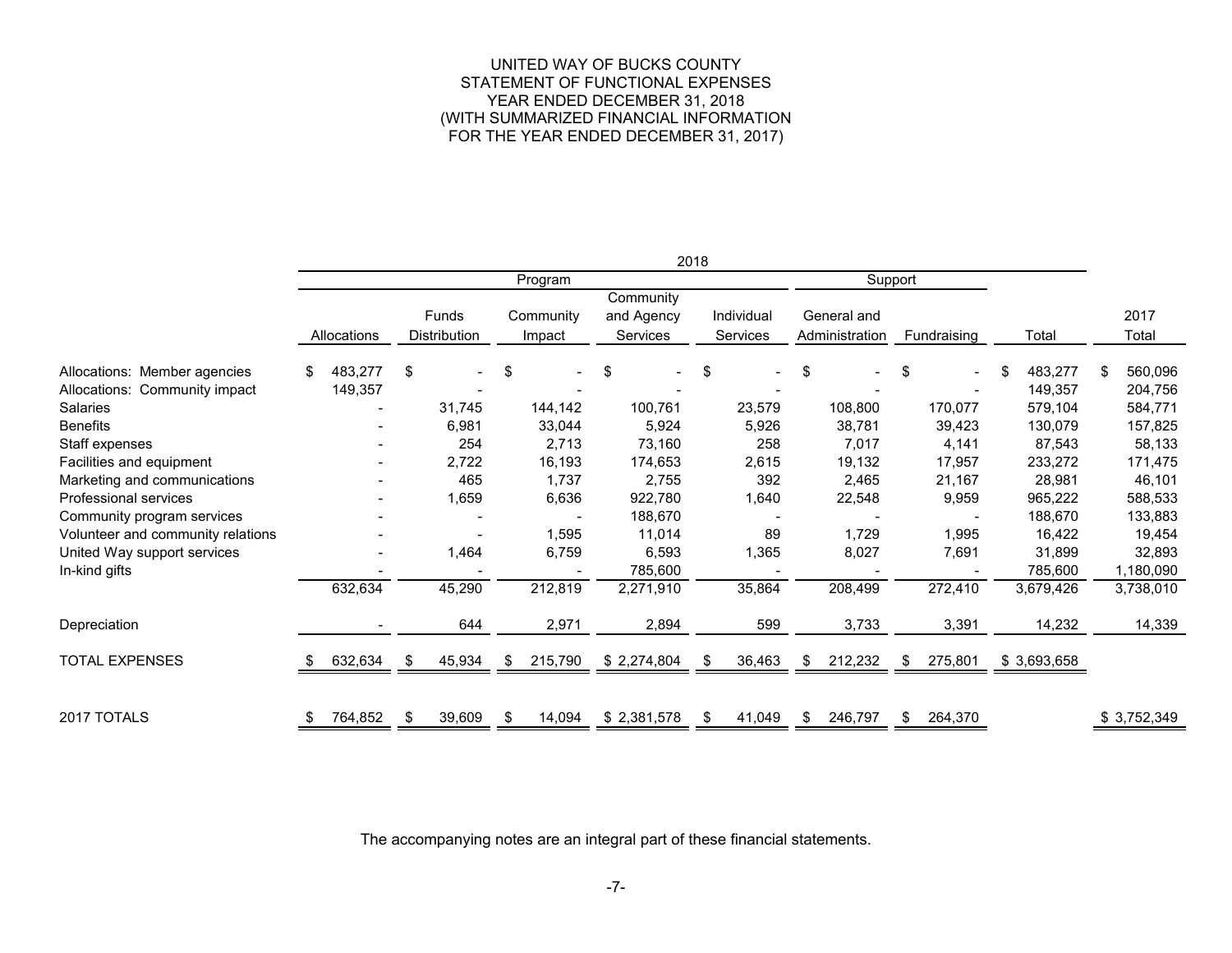### NOTE 1 – NATURE OF ACTIVITY

United Way of Bucks County (United Way or the Organization) was incorporated as a 501(c)(3) nonprofit organization under the laws of the Commonwealth of Pennsylvania in 1952. The mission of the Organization is to advance the greater good by mobilizing the caring power of communities. United Way improves life in Bucks County by connecting people who care with those who need care. Primarily, this includes helping donors direct time and resources to where they are needed most in Bucks County.

United Way focuses on raising funds to invest in programs and activities that improve access to a quality education, a stable income, and good health; promoting a culture of philanthropy; and advocating on behalf of causes, clients, and organizations. Projects coordinated by the Organization include community planning and problem solving; investing in short and long term solutions to issues like food insecurity, access to care, and family stability; and securing grants to advance these projects.

### NOTE 2 – SUMMARY OF SIGNIFICANT ACCOUNTING POLICIES

#### Basis of Presentation

The accompanying consolidated financial statements have been prepared in accordance with accounting principles in the United States of America.

Financial statement presentation follows Financial Accounting Standards Board (FASB) Accounting Standards Codification (ASC) 958, *Not-for-Profit Entities*. Under FASB ASC 958, the Organization reports information regarding its financial position and activities according to two classes of net assets: net assets without donor restrictions and net assets with donor restrictions. Deferred revenue includes funds received by the Organization for services not yet performed.

Contributions received are recorded as increases in net assets without donor restrictions or net assets with donor restrictions depending on the existence and/or nature of any donor restrictions. When a restriction expires (that is, when a stipulated time restriction ends or purpose restriction is accomplished), net assets with donor restrictions are reclassified to net assets without donor restrictions and reported in the statement of activities as net assets released from restrictions. Contributions received requiring perpetual investment for use by the Organization are classified as net assets with donor restrictions. In the absence of donor restrictions to the contrary, restrictions on contributions of property or equipment or on assets restricted to acquiring property or equipment expire when the property or equipment is placed in service. Conditional promises to give are recognized only when the conditions on which they depend are substantially met and the promises become unconditional.

#### **Estimates**

The preparation of financial statements in conformity with generally accepted accounting principles requires the use of estimates based on management's knowledge and experience. Accordingly, actual results could differ from those estimates.

#### Cash and Cash Equivalents

The Organization considers all highly liquid investments with a maturity of three months or less when acquired to be cash equivalents.

#### Pledges Receivable

The Organization provides an allowance for doubtful accounts which is based upon a review of outstanding receivables, historical collection information and existing economic conditions. At December 31, 2018, an allowance of \$120,000 was considered necessary.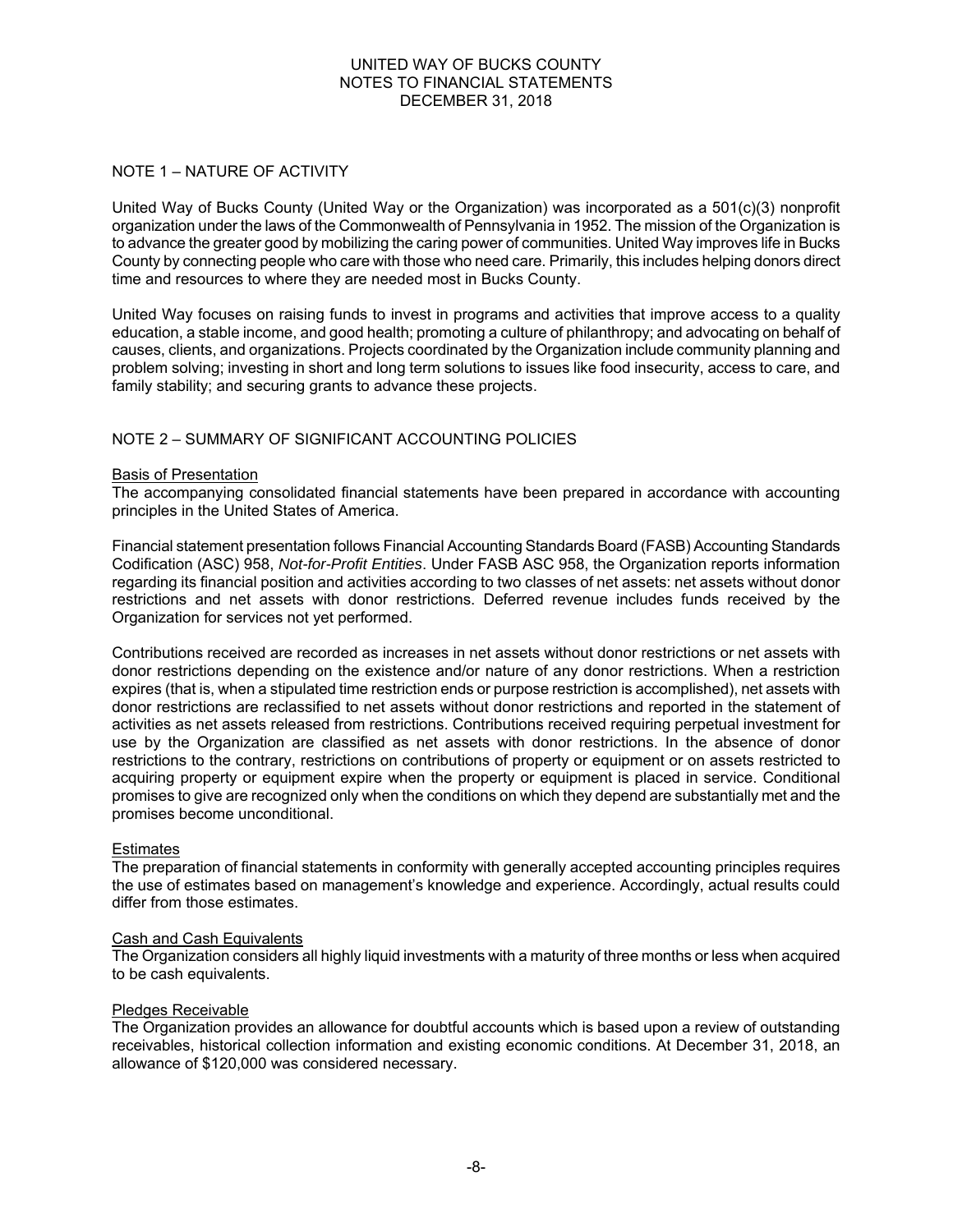#### NOTE 2 – SUMMARY OF SIGNIFICANT ACCOUNTING POLICIES (Continued)

#### Investments

The Organization carries its investments in marketable securities at market value. Under FASB ASC 820, *Fair Value Measurement*, fair value is defined as the price that the Organization would receive to sell an investment to an independent buyer in the principal market, or in the absence of a principal market, the most advantageous market. FASB ASC 820 establishes a three-tier hierarchy based on quoted prices in active markets, other observable inputs, or unobservable inputs.

Realized and unrealized gains (losses) on investments (determined based on original cost) and investment income are included in the statement of activities.

#### Property and Equipment and Depreciation

Assets are stated at cost. The cost of property and equipment is depreciated over the estimated useful lives of the related assets on a straight-line basis.

#### In-kind Contributions

The Organization recognizes contributed services that create or enhance nonfinancial assets or that require specialized skills, are provided by individuals possessing those skills, and would typically need to be purchased if not provided by donation.

Contributed goods and services are reflected in the accompanying financial statements at their estimated values at the date of receipt. Contributed goods primarily consist of home goods distributed to the homeless, families in transitional housing, and those who have experienced a recent crisis. The Organization recorded \$785,600 of contributed goods and \$-0- of contributed services in Community and Agency Services for the year ended December 31, 2018.

#### Functional Allocation of Expenses

The costs of providing the various programs and other activities have been summarized on a functional basis in the statement of activities. Accordingly, certain costs, such as facilities and equipment, professional services, and community program services have been allocated among the programs and supporting services benefited on various bases, such as headcount. The Organization's programs are as follows:

Allocations: Actual funds distributed to social service programs via member (funded) agencies that address the areas of disabilities, early childhood, emergency services, family support, senior services, substance abuse, violence prevention, youth, and national agencies.

Funds Distribution: Funds invested in the activities of human service planning, the process of allocating the dollars raised in the annual campaign, and the ongoing development and relationship with member (funded) and affiliate (non-funded) agencies.

Community Impact: Funds invested in targeting community projects that bring together collaborative efforts by engaging systems, including governments, business, faith groups, educational, non-profits and citizens to address community conditions or critical needs.

Community and Agency Services: Funds invested in activities and programs that are provided for the benefit of the general social service community of agencies and the community at large, i.e. annual human services conferences, countywide volunteer efforts, publicizing information on available human services.

Individual Services: Funds invested in activities and programs that provide services to the individual client such as "First Call for Help" Information and Referral, Operation Helping Hand, and Gifts in Kind; or the work of the Community Services Labor Liaison.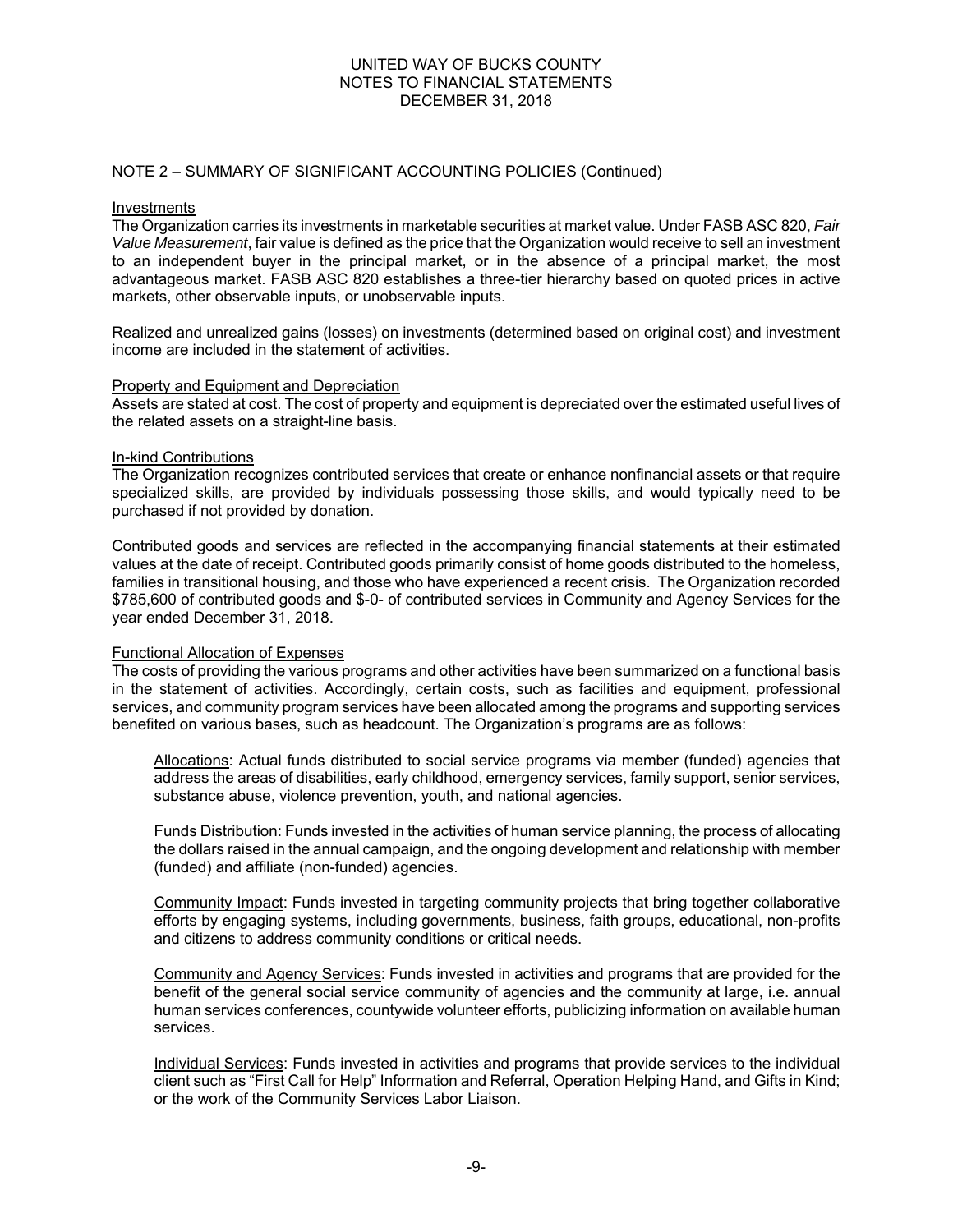#### NOTE 2 – SUMMARY OF SIGNIFICANT ACCOUNTING POLICIES (Continued)

#### Tax Status

The Organization is incorporated in the Commonwealth of Pennsylvania and is exempt from federal income taxes under Section 501(c)(3) of the Internal Revenue Code. United Way of Bucks County has been classified as a publicly supported charitable organization and is registered as required with the Pennsylvania Bureau of Charitable Organizations. The Organization is subject to routine audits by taxing jurisdictions; however, there are currently no audits for any tax periods in progress.

### Comparative Financial Information

The financial statements include certain prior-year summarized comparative information in total but not by net asset class. Such information does not include sufficient detail to constitute a presentation in conformity with accounting principles generally accepted in the United States of America. Accordingly, such information should be read in conjunction with the Organization's financial statements for the year ended December 31, 2017, from which the summarized information was derived. Certain amounts in the prior-year financial statements have been reclassified for comparative purposes to conform with the presentation in the current year financial statements. The reclassifications have no effect on the classes of net assets or the change in net assets for the prior year.

#### Recently Issued Accounting Pronouncements

In August 2016, the FASB issued Accounting Standards Update (ASU) No. 2016-14, *Not-for-Profit Entities (Topic 958), Presentation of Financial Statements of Not-for-Profit Entities*. The amendments improve the current net asset classification requirements and the information presented in financial statements and notes about a not-for-profit entity's liquidity, financial performance and cash flows. The amendments in this Update are effective for annual financial statements issued for fiscal years beginning after December 15, 2017, and for interim periods within fiscal years beginning after December 15, 2018. The amendments in this Update should be applied on a retrospective basis in the year that the Update is first applied. However, if presenting comparative financial statements, a not-for-profit entity has the option to omit certain information for any periods presented before the period of adoption. The Organization adopted the amendments in this Update effective January 1, 2018. The adoption of the ASU will not change total net assets, but it will change the classification by combining restricted net assets into a single class.

The Organization is currently assessing the impact the following Updates will have on its financial statements when adopted. ASU 2016-08 and ASU 2018-08 will affect the 2019 financial statements.

In March 2016, the FASB issued ASU No. 2016-08, *Revenue from Contracts with Customers (Topic 606): Principal versus Agent Considerations (Reporting Revenue Gross versus Net)*, which clarifies certain aspects of the principal versus agent guidance in the new revenue recognition standard. The effective date and transition requirement for this ASU are the same as the effective date and transition requirements of ASU 2014-09, *Revenue from Contracts with Customers (Topic 606)*, as amended by ASU 2015-14, *Revenue from Contracts with Customers (Topic 606): Deferral of the Effective Date*, which deferred the effective date to annual reporting periods beginning after December 15, 2018.

In June 2018, the FASB issued ASU No. 2018-08, *Not-for-Profit Entities (Topic 958), Clarifying the Scope and the Accounting Guidance for Contributions Received and Contributions Made*. The amendments in this Update should assist entities in evaluating whether transactions should be accounted for as contributions (nonreciprocal transactions) within the scope of Topic 958 or as exchange (reciprocal transactions) subject to Topic 606, and determining whether a contribution is conditional. The amendments in this Update for nonpublic entities should apply the amendments for transactions in which the entity serves as the resource recipient to annual periods beginning after December 15, 2018, and interim periods within annual periods beginning after December 15, 2019.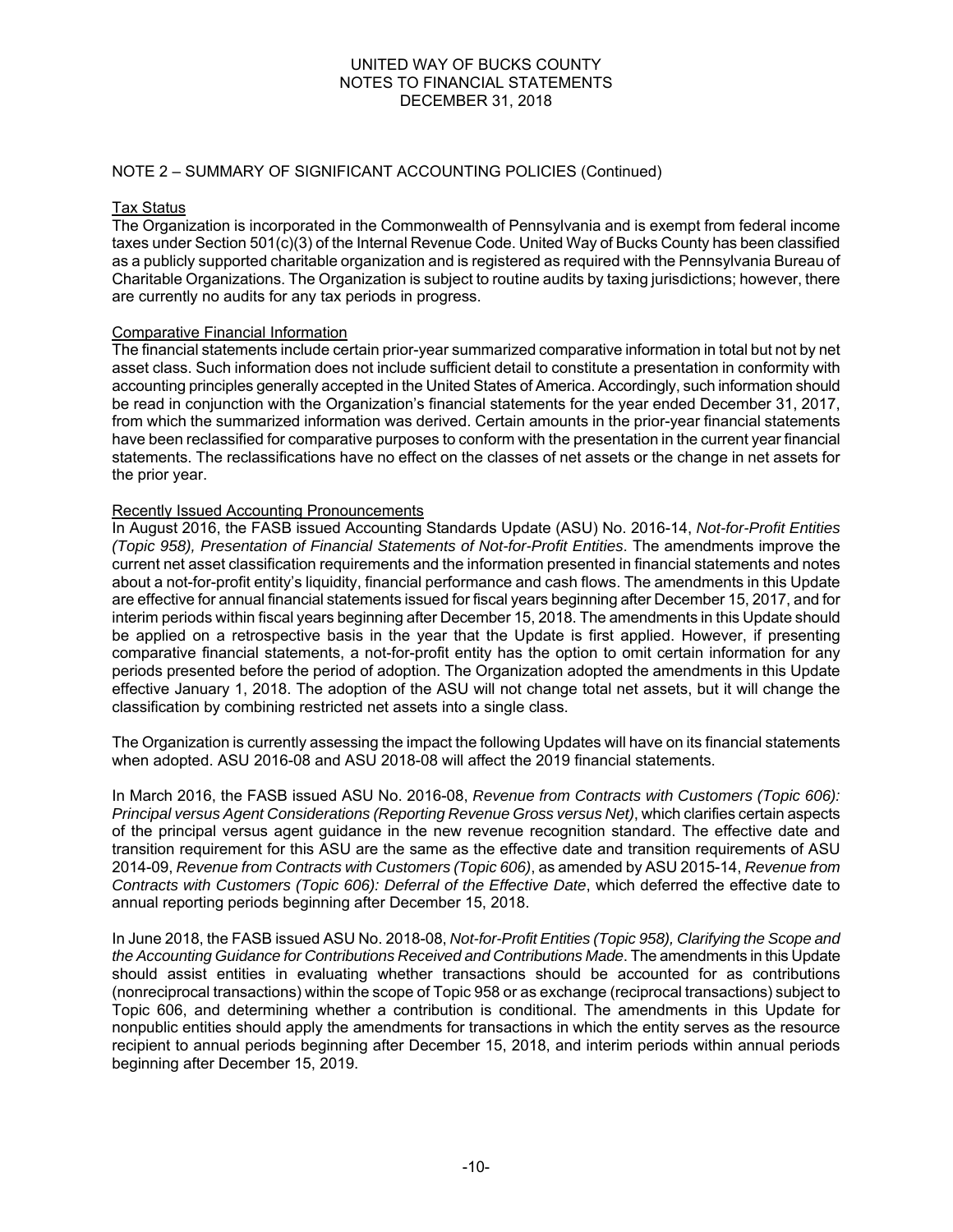#### NOTE 2 – SUMMARY OF SIGNIFICANT ACCOUNTING POLICIES (Continued)

#### Subsequent Events

FASB ASC 855-10 establishes general standards of accounting and disclosure of events that occur after the statement of financial position date but before the date the financial statements are available to be issued. Subsequent events have been evaluated through November 13, 2019, the date that the financial statements were available to be issued.

### NOTE 3 – CONCENTRATION OF CREDIT RISK INVOLVING CASH

During the year, the Organization may have deposits with major financial institutions which exceed Federal Deposit Insurance Corporation limits.

### NOTE 4 – FAIR VALUE MEASUREMENTS

The framework for measuring fair value provides a fair value hierarchy that prioritizes the inputs to valuation techniques used to measure fair value. The hierarchy gives the highest priority to unadjusted quoted prices in active markets for identical assets or liabilities (level 1) and the lowest priority to unobservable inputs (level 3). The three levels of the fair value hierarchy under FASB ASC 820 are described as follows:

- Level 1 Inputs to the valuation methodology are unadjusted quoted prices for identical assets or liabilities in active markets that the Organization has the ability to access.
- Level 2 Inputs to the valuation methodology include
	- quoted prices for similar assets or liabilities in active markets;
	- quoted prices for identical or similar assets or liabilities in inactive markets;
	- inputs other than quoted prices that are observable for the asset or liability;
	- inputs that are derived principally from or corroborated by observable market data by correlation or other means.

If the asset or liability has a specified (contractual) term, the level 2 input must be observable for substantially the full term of the asset or liability.

Level 3 Inputs to the valuation methodology are unobservable and significant to the fair value measurement.

The asset or liability's fair value measurement level within the fair value hierarchy is based on the lowest level of any input that is significant to the fair value measurement. Valuation techniques maximize the use of relevant observable inputs and minimize the use of unobservable inputs.

Following is a description of the valuation methodologies used for assets measured at fair value. There have been no changes in the methodologies used at December 31, 2018.

*Money market accounts*: Valued at the daily closing price as reported by the Fund.

*Mutual funds:* Valued at the daily closing price as reported by the fund. Mutual funds held by the Organization are open-end mutual funds that are registered with the Securities and Exchange Commission. These funds are required to publish their daily net asset value and to transact at that price. The mutual funds held by the Organization are deemed to be actively traded.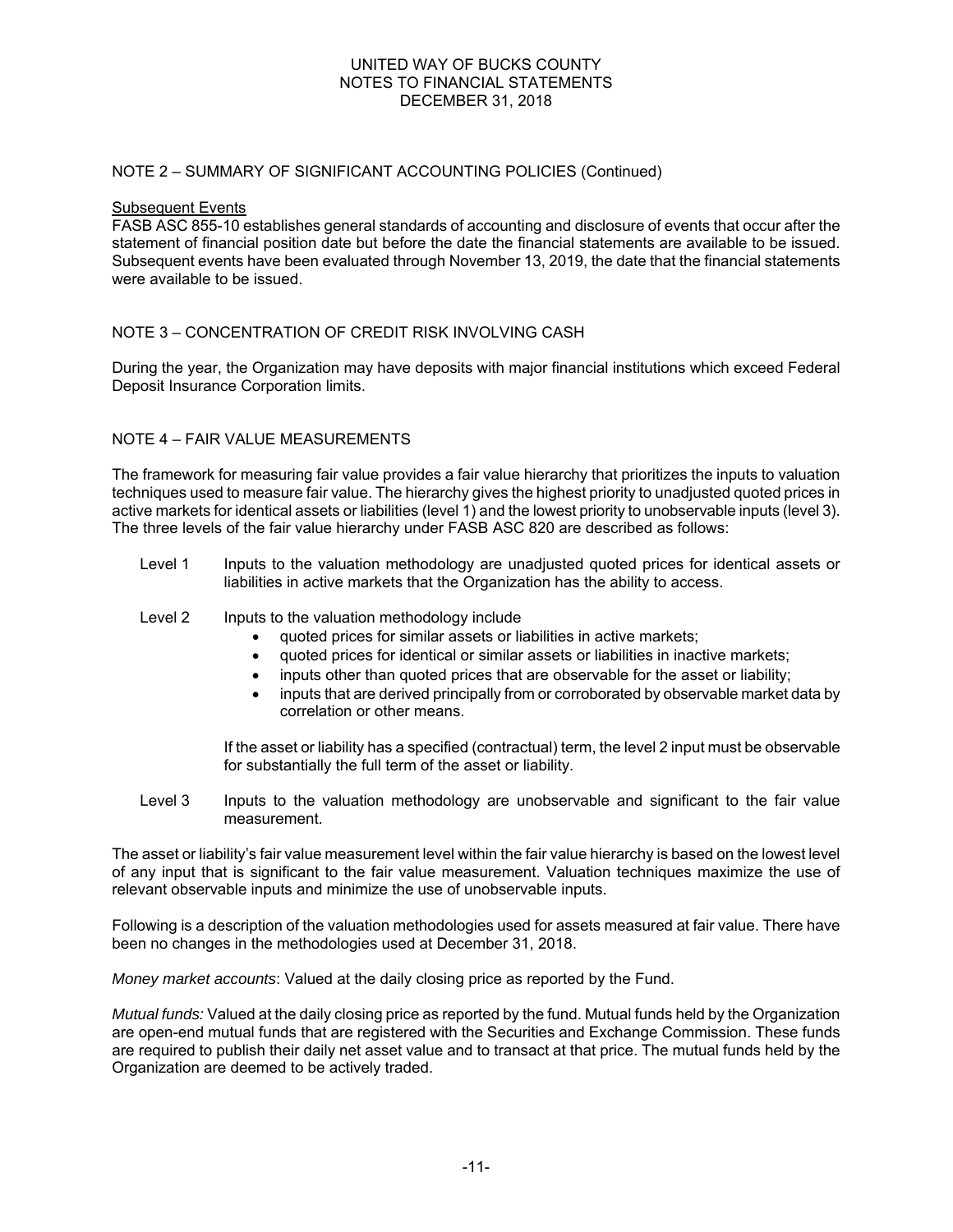### NOTE 4 – FAIR VALUE MEASUREMENTS (Continued)

*Corporate bonds:* Valued using pricing models maximizing the use of observable inputs for similar securities. This includes basing value on yields currently available on comparable securities of issuers with similar credit ratings.

*Government bonds and foreign government bonds:* Valued using pricing models maximizing the use of observable inputs for similar securities.

The following table sets forth by level, within the fair value hierarchy, the Organization's assets at fair value as of December 31, 2018:

| Assets at Fair Value as of December 31, 2018 |         |                        |  |         |  |         |             |  |
|----------------------------------------------|---------|------------------------|--|---------|--|---------|-------------|--|
|                                              |         |                        |  |         |  | Total   |             |  |
|                                              |         |                        |  |         |  |         |             |  |
| \$                                           | 63,548  | \$                     |  | \$      |  | S       | 63,548      |  |
|                                              |         |                        |  |         |  |         |             |  |
|                                              | 152,877 |                        |  |         |  |         | 152,877     |  |
|                                              | 12,494  |                        |  |         |  |         | 12,494      |  |
|                                              | 99,740  |                        |  |         |  |         | 99,740      |  |
|                                              | 44,152  |                        |  |         |  |         | 44,152      |  |
|                                              | 18,824  |                        |  |         |  |         | 18.824      |  |
|                                              | 12,126  |                        |  |         |  |         | 12,126      |  |
|                                              | 37,962  |                        |  |         |  |         | 37,962      |  |
|                                              | 380,675 |                        |  |         |  |         | 380,675     |  |
|                                              | 20,886  |                        |  |         |  |         | 20,886      |  |
|                                              | 259,545 |                        |  |         |  |         | 259,545     |  |
|                                              |         |                        |  |         |  |         |             |  |
|                                              |         |                        |  |         |  |         | \$1,102,829 |  |
|                                              |         | Level 1<br>\$1,102,829 |  | Level 2 |  | Level 3 |             |  |

## NOTE 5 – PROPERTY AND EQUIPMENT

Property and equipment at December 31, 2018 consist of the following:

| Land                               | S | 11,017  |
|------------------------------------|---|---------|
| <b>Building</b>                    |   | 193,135 |
| Furniture, equipment, and software |   | 191,805 |
|                                    |   | 395,957 |
| Less: Accumulated depreciation     |   | 316,762 |
|                                    |   |         |
|                                    |   | 79.195  |

 For the year ended December 31, 2018 depreciation expense charged to operations was \$14,232.

#### NOTE 6 – LINE OF CREDIT

The Organization has available a \$250,000 on demand revolving line of credit with a bank secured by assets of the Organization. At December 31, 2018 there were no borrowings on the line.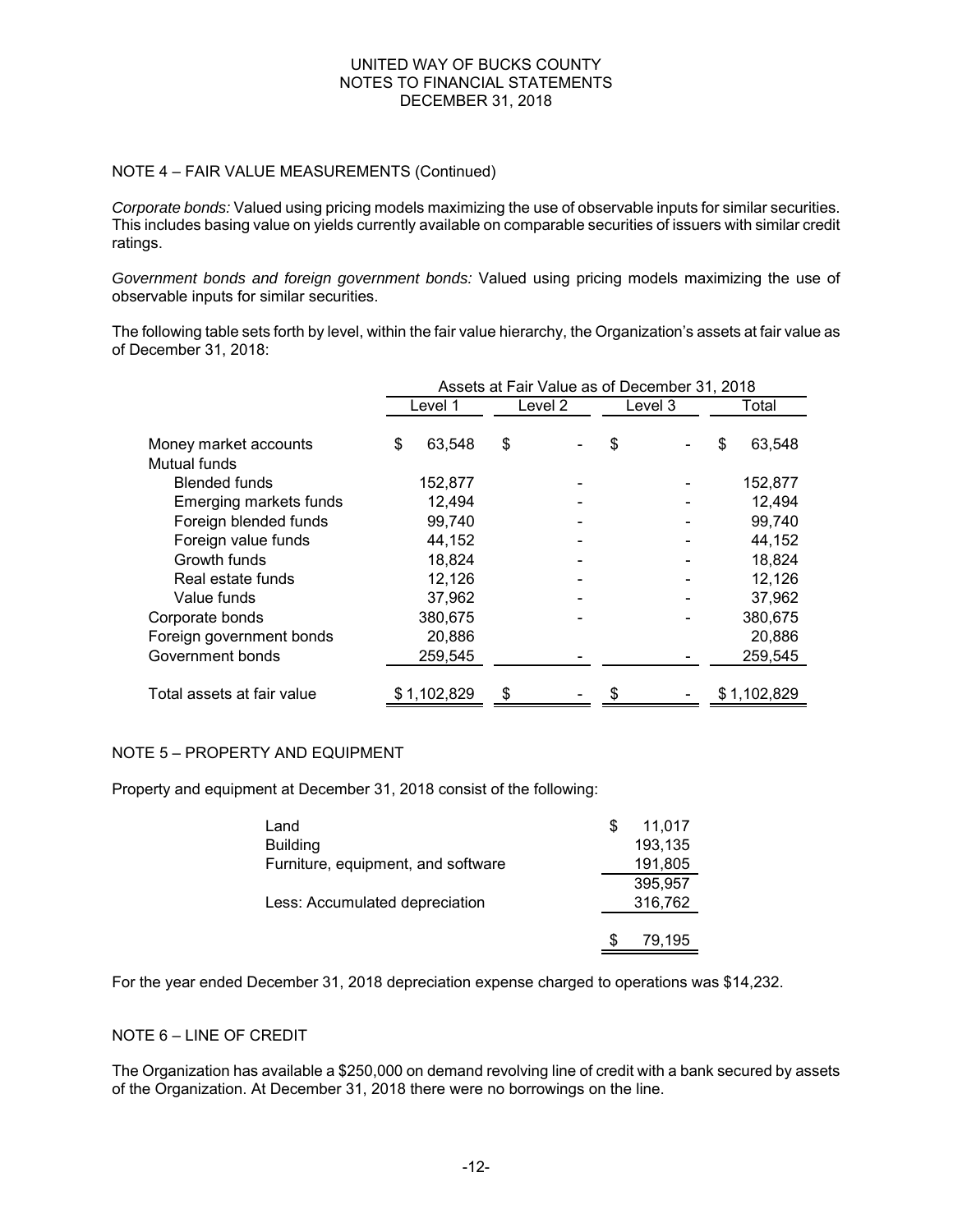### NOTE 7 – CAMPAIGN AGENCY FUNDS

The Organization manages and administers annual campaigns, the purpose of which is to raise funds in accordance with its charitable purpose. As part of these campaigns donors may designate all or a portion of their pledge for specific purposes. These campaign agency funds or "donor designations" are considered transfers of assets and liabilities (which are not included in the support or expenses of the Organization). The campaign agency funds at December 31, 2018 are \$12,055.

### NOTE 8 – NET ASSETS WITHOUT DONOR RESTRICTIONS – BOARD DESIGNATED

The Board of Directors has designated a portion of its net assets without donor restrictions to support the Organization's building fund. This amount is classified as board designated – building fund in net assets without donor restrictions.

### NOTE 9 – NET ASSETS WITH DONOR RESTRICTIONS

Net assets subject to donor-imposed stipulations that may or will be met either by actions of the Organization and/or the passage of time at December 31, 2018 include \$301,772 to be used for programs in a future period.

Net assets subject to donor-imposed stipulations that must be maintained permanently by the Organization are restricted to investments in perpetuity, the income from which is expendable to support the following at December 31, 2018:

| General operations | 50,000 |
|--------------------|--------|
| Scholarship        | 10,000 |
|                    |        |
|                    | 60,000 |

### NOTE 10 – EMPLOYEE BENEFIT PLAN

The Organization has a contributory 401(k) savings plan for all eligible employees in which the employer matches up to 3% of employee contributions. Contributions for the year ended December 31, 2018 amounted to \$9,164.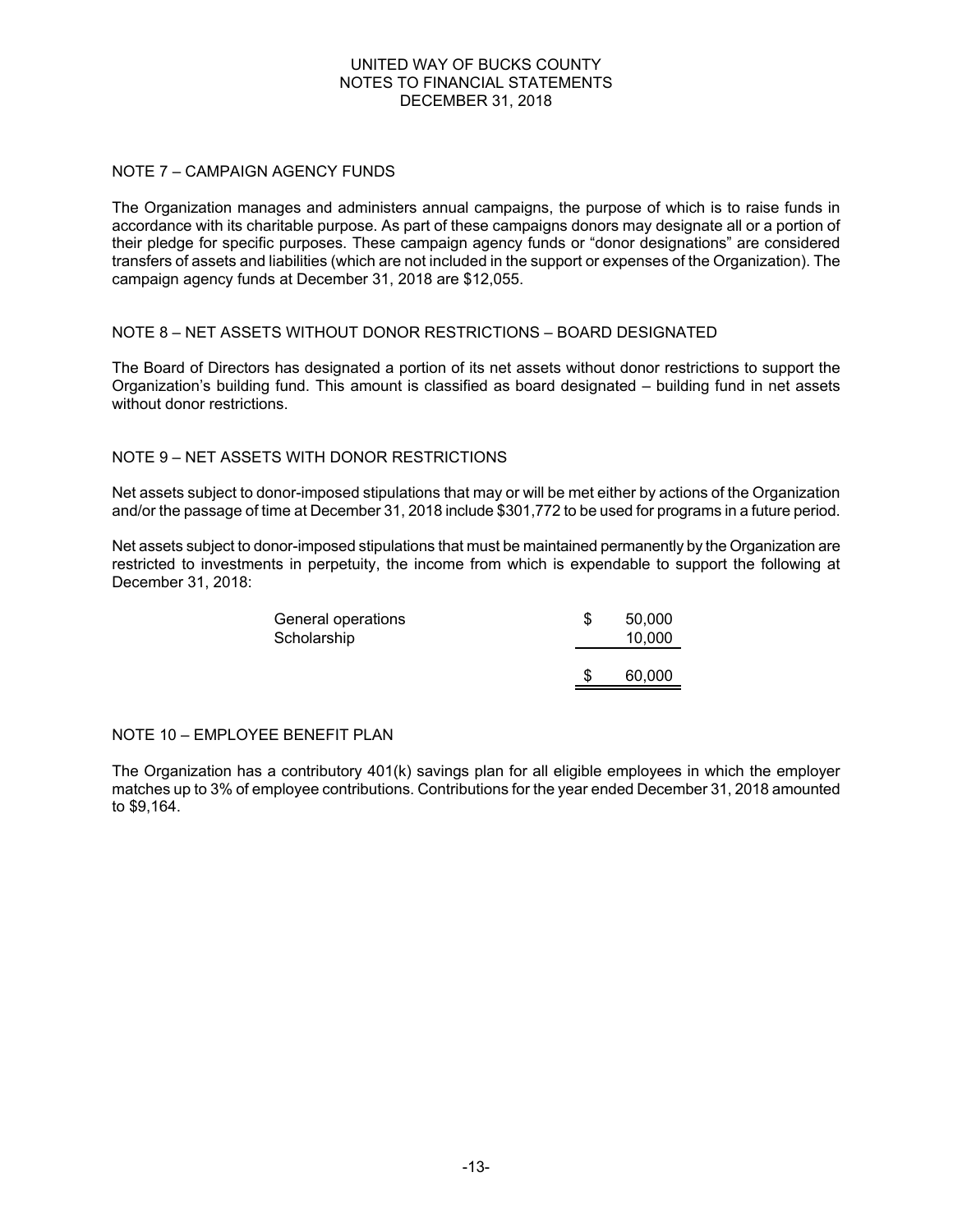# NOTE 11 – LIQUIDITY AND AVAILABILITY OF FINANCIAL ASSETS

The Organization's financial assets available within one year of the statement of financial position date for general expenditure are as follows:

| Cash and cash equivalents                                                             | 1,707,847    |
|---------------------------------------------------------------------------------------|--------------|
| Pledges receivable                                                                    | 299,254      |
| Investments                                                                           | 886,904      |
|                                                                                       | 2,894,005    |
| Less financial assets unavailable for general expenditures<br>within one year due to: |              |
| Restrictions by donor for time or purpose                                             | (145, 847)   |
| Board designations                                                                    | (45, 484)    |
|                                                                                       | \$ 2,702,674 |

As shown above the Organization has approximately \$2,700,000 of assets available within one year of the statement of financial position date to meet cash needs for general expenditures. The Organization has a goal to maintain financial assets to be liquid with minimal market risk. The Organization has a policy to structure its financial assets to be available as its general expenditures, liabilities, and other obligations come due. The Organization also has a committed line of credit in the amount of \$250,000, which it could draw upon in the event of an unanticipated liquidity need.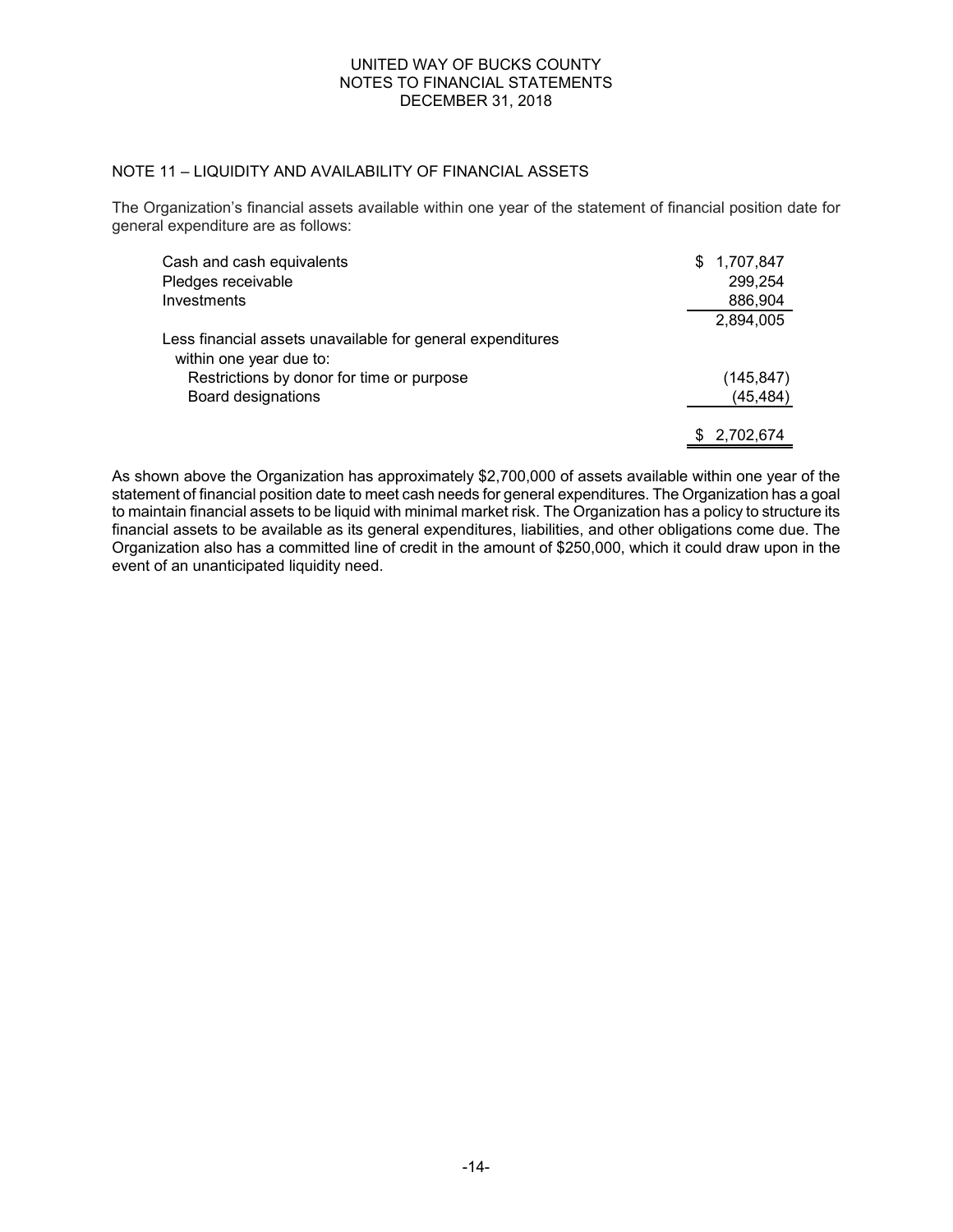

#### INDEPENDENT AUDITOR'S REPORT ON INTERNAL CONTROL OVER FINANCIAL REPORTING AND ON COMPLIANCE AND OTHER MATTERS BASED ON AN AUDIT OF FINANCIAL STATEMENTS PERFORMED IN ACCORDANCE WITH *GOVERNMENT AUDITING STANDARDS*

To the Board of Directors United Way of Bucks County Fairless Hills, Pennsylvania

We have audited, in accordance with the auditing standards generally accepted in the United States of America and the standards applicable to financial audits contained in *Government Auditing Standards* issued by the Comptroller General of the United States, the financial statements of United Way of Bucks County (a nonprofit organization) (the Organization), which comprise the statement of financial position as of December 31, 2018, and the related statements of activities, changes in net assets, cash flows, and functional expenses for the year then ended, and the related notes to the financial statements, and have issued our report thereon dated November 13, 2019.

#### *Internal Control over Financial Reporting*

In planning and performing our audit of the financial statements, we considered the Organization's internal control over financial reporting (internal control) to determine the audit procedures that are appropriate in the circumstances for the purpose of expressing our opinion on the financial statements, but not for the purpose of expressing an opinion on the effectiveness of the Organization's internal control. Accordingly, we do not express an opinion on the effectiveness of the Organization's internal control.

A *deficiency in internal control* exists when the design or operation of a control does not allow management or employees, in the normal course of performing their assigned functions, to prevent, or detect and correct, misstatements on a timely basis. A *material weakness* is a deficiency, or a combination of deficiencies, in internal control, such that there is a reasonable possibility that a material misstatement of the entity's financial statements will not be prevented, or detected and corrected on a timely basis. A *significant deficiency* is a deficiency, or a combination of deficiencies, in internal control that is less severe than a material weakness, yet important enough to merit attention by those charged with governance.

Our consideration of internal control was for the limited purpose described in the first paragraph of this section and was not designed to identify all deficiencies in internal control that might be material weaknesses or significant deficiencies. Given these limitations, during our audit we did not identify any deficiencies in internal control that we consider to be material weaknesses. However, material weaknesses may exist that have not been identified.

#### *Compliance and Other Matters*

As part of obtaining reasonable assurance about whether the Organization's financial statements are free from material misstatement, we performed tests of its compliance with certain provisions of laws, regulations, contracts, and grant agreements, noncompliance with which could have a direct and material effect on the determination of financial statement amounts. However, providing an opinion on compliance with those provisions was not an objective of our audit, and accordingly, we do not express such an opinion. The results of our tests disclosed no instances of noncompliance or other matters that are required to be reported under *Government Auditing Standards*.